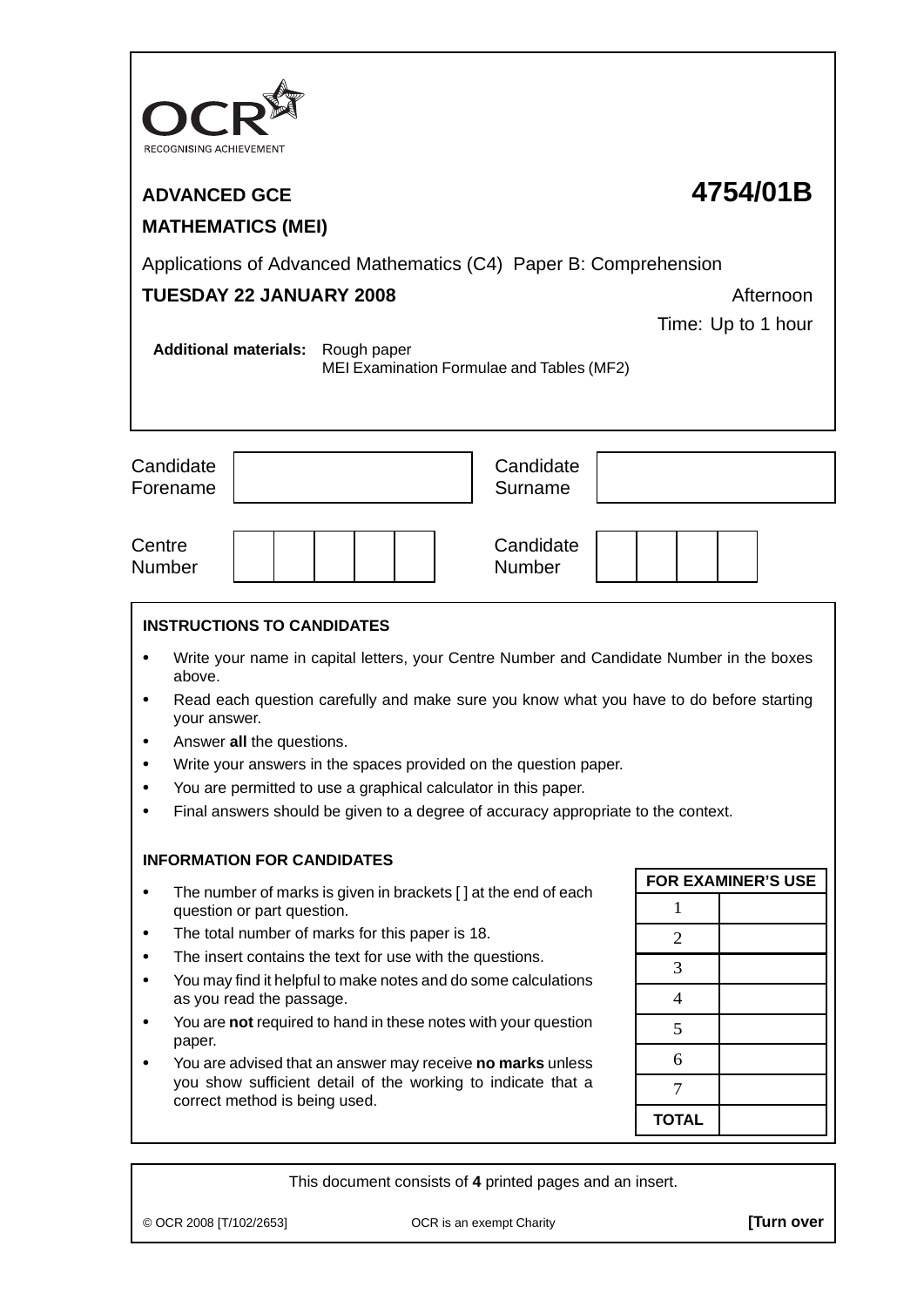|                                                                     | 2                                                                                                                                 |       |
|---------------------------------------------------------------------|-----------------------------------------------------------------------------------------------------------------------------------|-------|
| term.                                                               | An additive sequence has third term 5 and fourth term 6. Complete the sequence up to its sixth                                    | $[2]$ |
|                                                                     | $\frac{1}{\sqrt{2\pi}}$ , $\frac{1}{\sqrt{2\pi}}$ , $\frac{5}{\sqrt{2\pi}}$ , $\frac{1}{\sqrt{2\pi}}$ , $\frac{1}{\sqrt{2\pi}}$ . |       |
|                                                                     |                                                                                                                                   |       |
|                                                                     |                                                                                                                                   |       |
|                                                                     | The Lucas sequence on line 32 is 2, 1, 3, 4, 7, 11, 18, 29,                                                                       |       |
|                                                                     | State, with reasoning, whether the hundredth term will be odd or even.                                                            | $[2]$ |
|                                                                     |                                                                                                                                   |       |
|                                                                     |                                                                                                                                   |       |
|                                                                     |                                                                                                                                   |       |
|                                                                     |                                                                                                                                   |       |
|                                                                     | On lines 56 and 57 it is stated that the sequence 1, $\phi$ , $\phi^2$ , $\phi^3$ , $\phi^4$ , $\phi^5$ ,  can be written in the  |       |
|                                                                     | Write down the next term, $\phi^6$ , in the form $a\phi + b$ where a and b are integers.                                          | $[1]$ |
|                                                                     |                                                                                                                                   |       |
| form 1, $\phi$ , $\phi$ + 1, $2\phi$ + 1, $3\phi$ + 2, $5\phi$ + 3, |                                                                                                                                   |       |
|                                                                     | Find the length of HF in Fig. 3 in surd form, simplifying your answer.                                                            | $[3]$ |
|                                                                     |                                                                                                                                   |       |
|                                                                     |                                                                                                                                   |       |
|                                                                     |                                                                                                                                   |       |
|                                                                     |                                                                                                                                   |       |

 $\overline{\mathbf{c}}$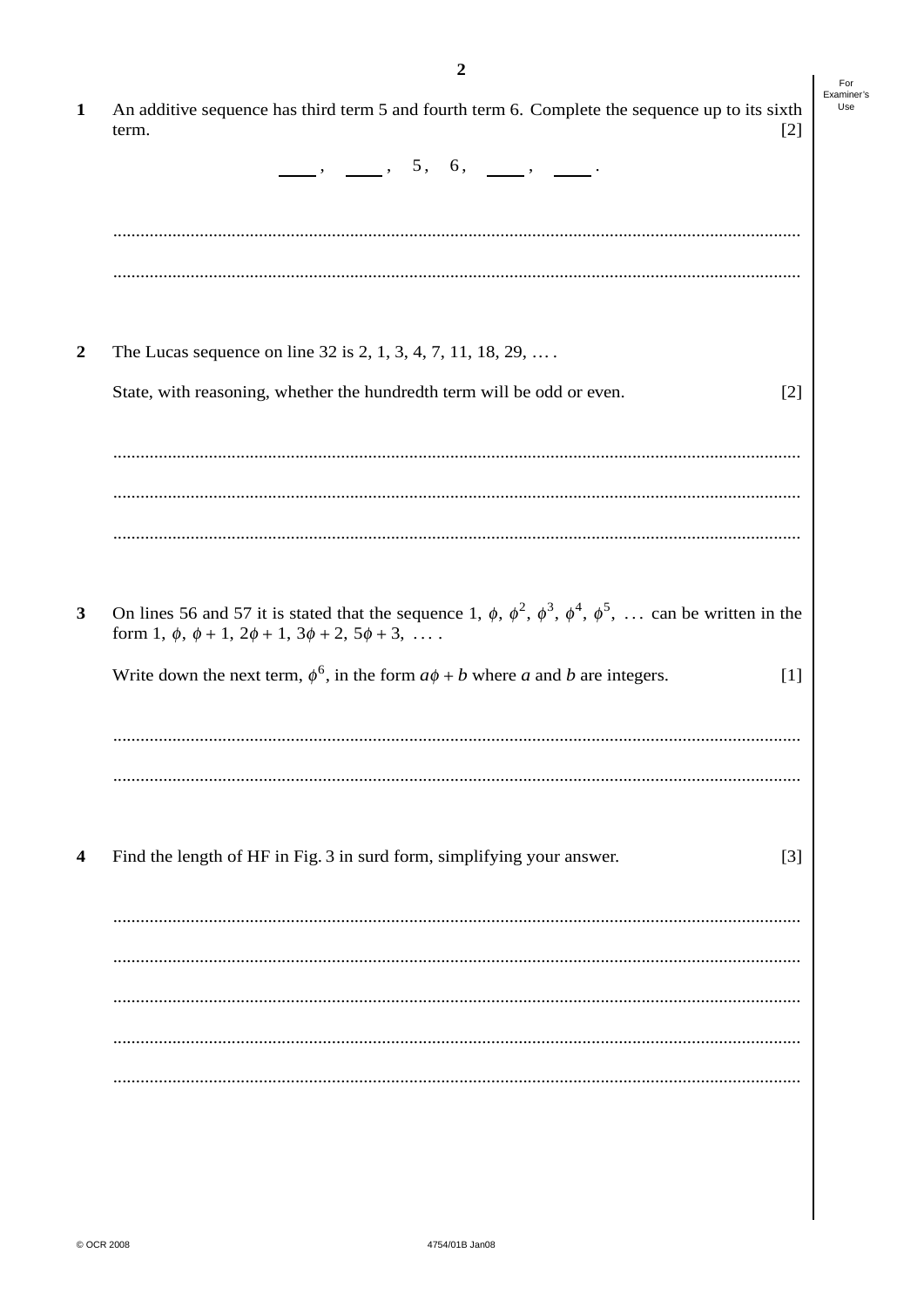|                | 3                                                                                                                                                              | For               |
|----------------|----------------------------------------------------------------------------------------------------------------------------------------------------------------|-------------------|
| 5              | On lines 84 to 87 it is stated that the equation of the line BD is $\phi y + x = \phi$ and the equation of<br>the line CF is $(\phi - 1)y = x - 1$ .           | Examiner's<br>Use |
|                | (i) Write down the gradients of these lines in terms of $\phi$ .<br>$[2]$                                                                                      |                   |
|                | (ii) Show that these lines are perpendicular.<br>$[2]$                                                                                                         |                   |
|                |                                                                                                                                                                |                   |
|                |                                                                                                                                                                |                   |
|                |                                                                                                                                                                |                   |
|                |                                                                                                                                                                |                   |
|                |                                                                                                                                                                |                   |
| 6              | On line 90 it is stated that the point Q has coordinates $\left(\frac{\phi+1}{2\phi-1}, \frac{\phi-1}{2\phi-1}\right)$ , where $\phi = \frac{1+\sqrt{5}}{2}$ . |                   |
|                | Show that the <i>x</i> -coordinate is $\frac{5 + 3\sqrt{5}}{10}$ .<br>$[3]$                                                                                    |                   |
|                |                                                                                                                                                                |                   |
|                |                                                                                                                                                                |                   |
|                |                                                                                                                                                                |                   |
| $\overline{7}$ | The arithmetic sequence a, $a + d$ , $a + 2d$ , $a + 3d$ ,  is an additive sequence. Prove that $a = 0$<br>and $d = 0$ .<br>$[3]$                              |                   |
|                |                                                                                                                                                                |                   |
|                |                                                                                                                                                                |                   |
|                |                                                                                                                                                                |                   |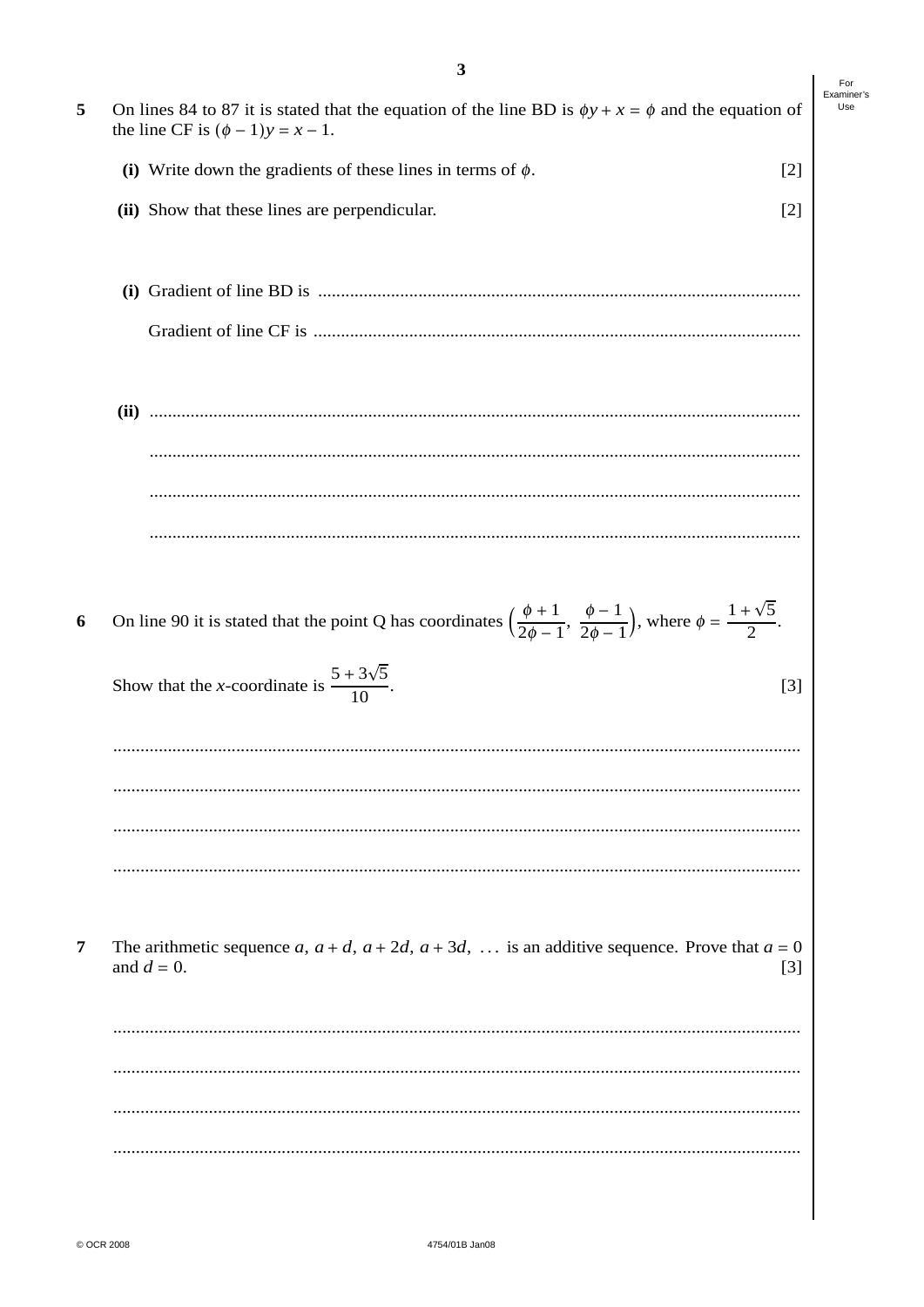**4**

Permission to reproduce items where third-party owned material protected by copyright is included has been sought and cleared where possible. Every reasonable effort has been made by the publisher (OCR) to trace copyright holders, but if any items requiring clearance have unwittingly been included, the publisher will be pleased to make amends at the earliest possible opportunity.

OCR is part of the Cambridge Assessment Group. Cambridge Assessment is the brand name of University of Cambridge Local Examinations Syndicate (UCLES), which is itself a department of the University of Cambridge.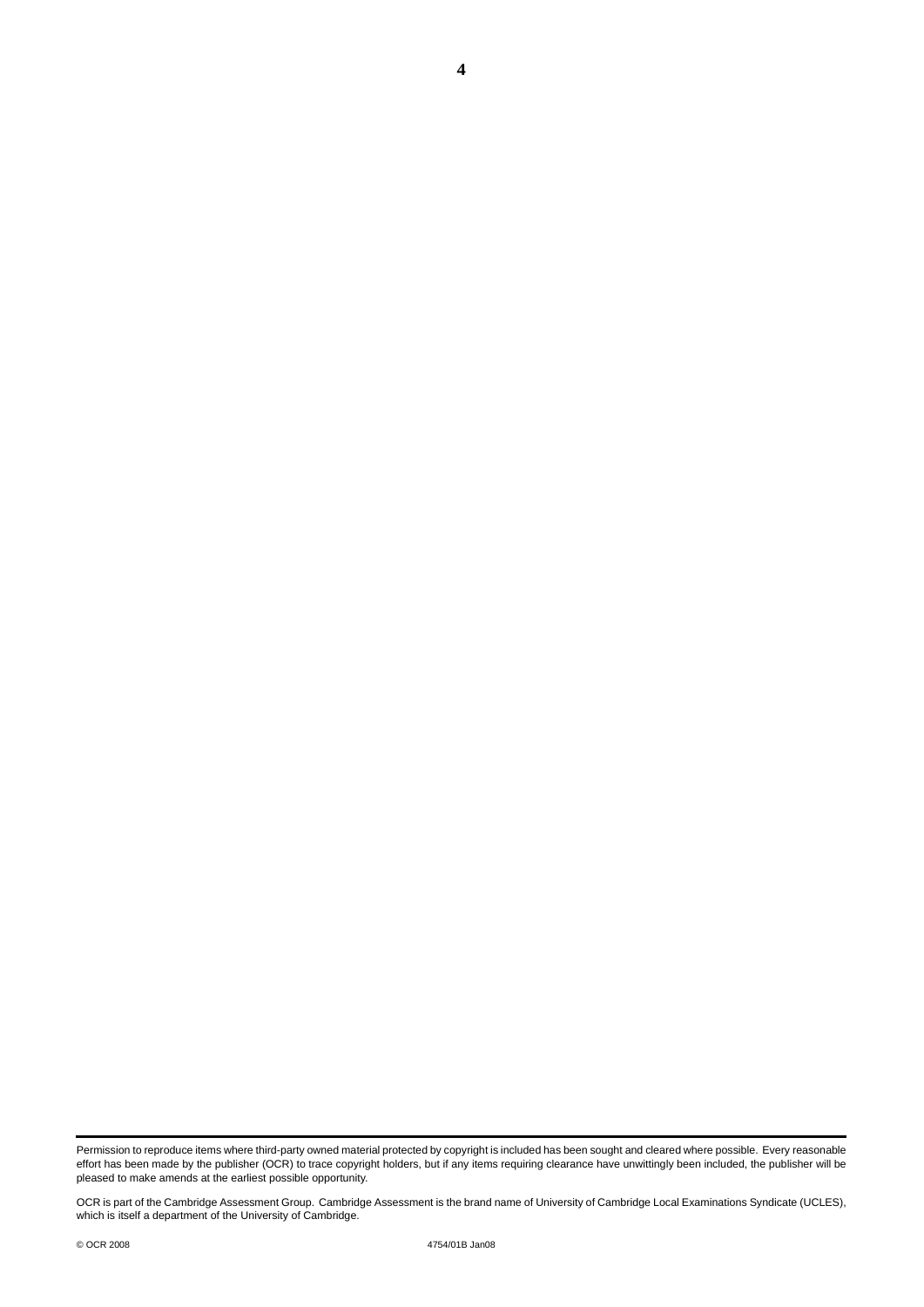

# **ADVANCED GCE 4754/01B MATHEMATICS (MEI)**

Applications of Advanced Mathematics (C4) Paper B: Comprehension INSERT

**TUESDAY 22 JANUARY 2008** Afternoon

Time: Up to 1 hour

## **INSTRUCTIONS TO CANDIDATES**

**•** This insert contains the text for use with the questions.

This document consists of **8** printed pages.

© OCR 2008 [T/102/2653] OCR is an exempt Charity **[Turn over**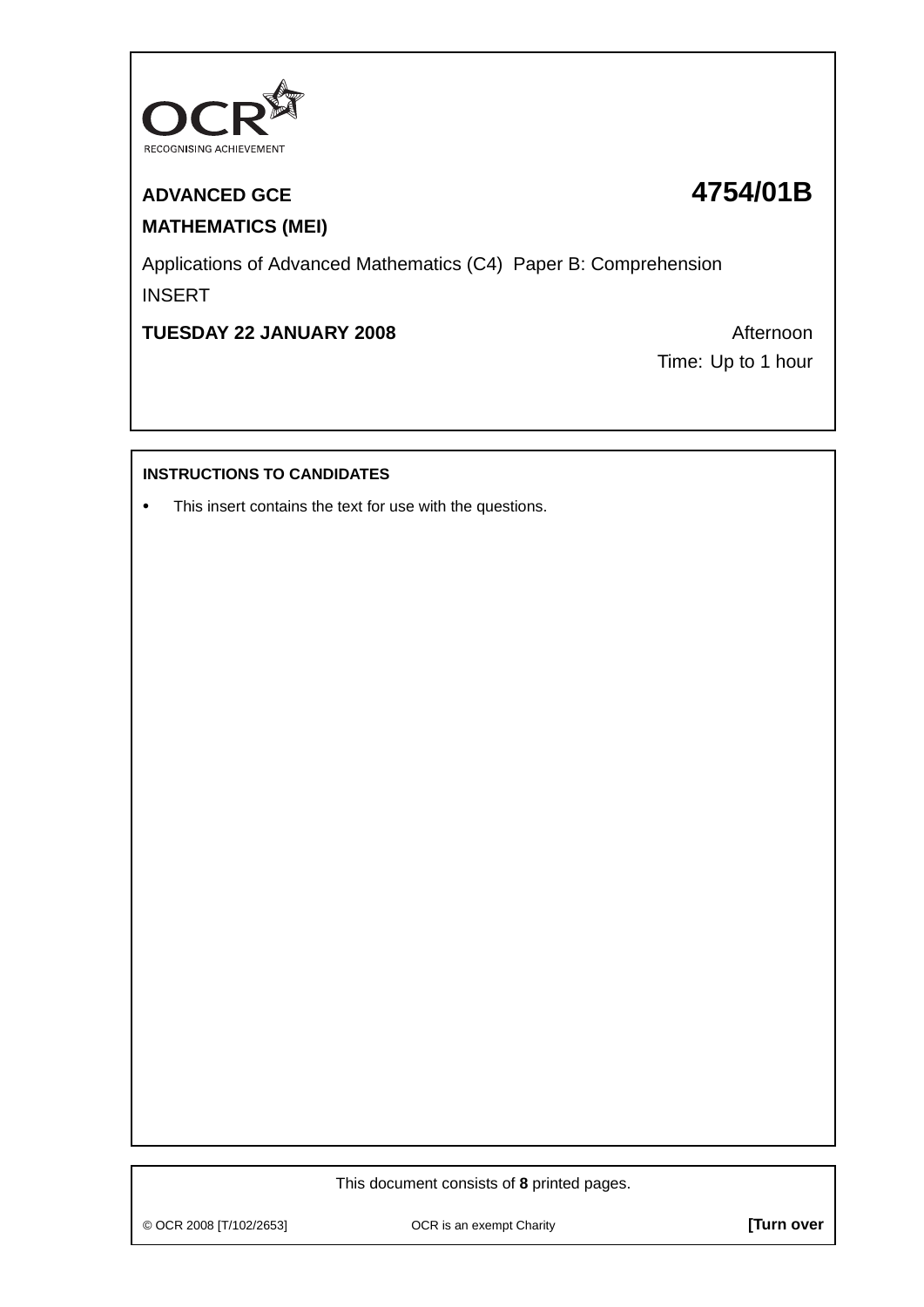## **The Golden Ratio**

#### **Introduction**

In mathematics there are many important constants. You have met some of these, such as  $\pi$ , the ratio of the circumference of a circle to its diameter, and e, the base of natural logarithms.

In this article, you will be introduced to another important constant and some of its properties, one  $\overline{5}$ of which is linked to sequences.

#### **Geometric sequences**

The sequence

1, *x*,  $x^2$ ,  $x^3$ ,  $x^4$ ,  $x^5$ , ... (\*)

is a geometric sequence with first term 1 and common ratio *x*. You can substitute various values for 10 *x* and each one will generate a new geometric sequence.

For example,  $x = 3$  generates the geometric sequence

$$
1, 3, 9, 27, 81, 243, \ldots
$$

and  $x = -\frac{1}{2}$  generates the geometric sequence

$$
1, -\frac{1}{2}, \frac{1}{4}, -\frac{1}{8}, \frac{1}{16}, -\frac{1}{32}, \ldots
$$

Notice that neither of these is an arithmetic sequence, prompting the following question.

Are there any values of *x* for which the geometric sequence generated is also an arithmetic sequence?

In order to answer this question, it is helpful to think about the first three terms of the sequence (∗).

Suppose that 1,  $x$ ,  $x^2$  are the first three terms of an arithmetic sequence. Then the difference between 20 the first two terms,  $x - 1$ , is equal to the difference between the next two terms,  $x^2 - x$ , so that

$$
x - 1 = x^2 - x.
$$

This equation can be written in the form  $x^2 - 2x + 1 = 0$ . This has a repeated root of  $x = 1$ ; the only value of *x* for which 1, *x*,  $x^2$ , ... is both an arithmetic and a geometric sequence is  $x = 1$ .

You will notice that  $x = 1$  leads to the rather uninteresting sequence 1, 1, 1, 1, 1, ...

#### **Additive sequences**

In the Fibonacci sequence, the first two terms are given as 1, 1. After that, each term is the sum of the two previous terms. The Fibonacci sequence is

1, 1, 2, 3, 5, 8, 13, 21, 34, . . . .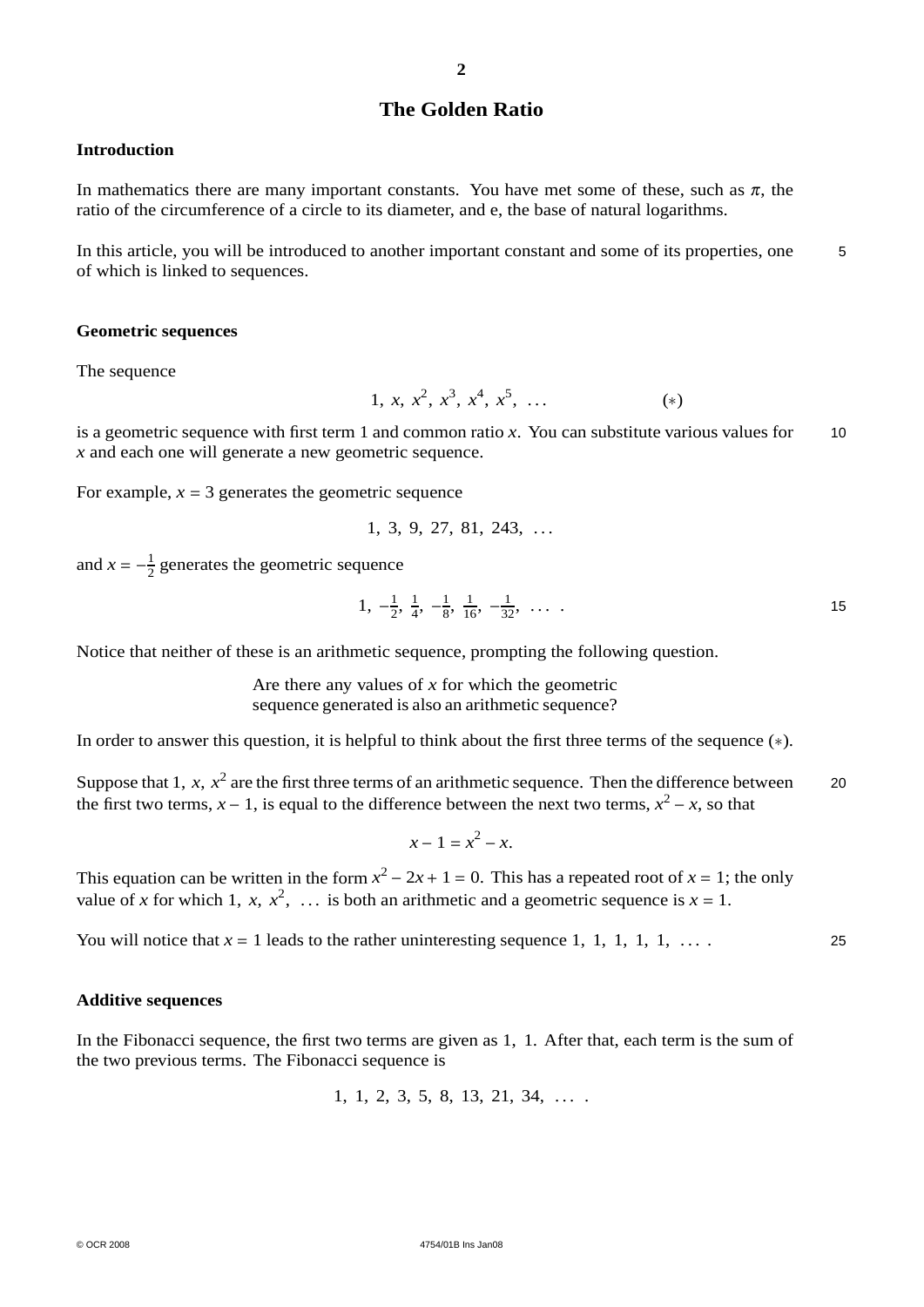Another sequence with the same property, that each term is the sum of the two previous terms, is 30 the Lucas sequence

$$
2, 1, 3, 4, 7, 11, 18, 29, \ldots
$$

In general, you can choose any two numbers for the first two terms, call them  $u_1$  and  $u_2$ , and then use the rule

$$
u_{n+1} = u_n + u_{n-1} \text{ for } n \ge 2
$$

to generate subsequent terms. For the purposes of this article, any sequence with this property will be called an *additive sequence*.

Now think again about the geometric sequence (∗). Are there any values of *x* for which this sequence is an additive sequence?

To be an additive sequence, *x* must satisfy each of the following equations. 40

$$
x2 = x + 1
$$
  
\n
$$
x3 = x2 + x
$$
  
\n
$$
x4 = x3 + x2
$$
  
\n
$$
\vdots
$$

The first equation shows that  $x \neq 0$ . So each of the other equations reduces to the quadratic equation 45  $x^2 = x + 1$ . The two roots of this quadratic equation are  $x = \frac{1 + \sqrt{5}}{2}$  $\frac{1+\sqrt{5}}{2}$  and  $x = \frac{1-\sqrt{5}}{2}$  $\frac{1}{2}$ . Therefore these are the only two values of x for which the sequence ( $\ast$ ) is both a geometric sequence and an additive sequence.

#### **The Golden Ratio**

The first of these numbers,  $\frac{1+\sqrt{5}}{2}$ , is called the Golden Ratio and is denoted by the Greek letter  $\phi$ , 50 pronounced 'phi'.

Substituting  $x = \phi$  in the sequence (\*) gives

1, 
$$
\phi
$$
,  $\phi^2$ ,  $\phi^3$ ,  $\phi^4$ ,  $\phi^5$ , ...

When written in this form, it is not at all obvious that it is an additive sequence. However, using the fact that  $\phi^2 = \phi + 1$ , the third term can be written as  $\phi + 1$  and the fourth term,  $\phi^3$ , can be written as 55  $\phi^2 + \phi$  which simplifies to  $2\phi + 1$ . Continuing in this way, the sequence can be written as

$$
1, \phi, \phi + 1, 2\phi + 1, 3\phi + 2, 5\phi + 3, \ldots
$$

confirming the additive property  $u_{n+1} = u_n + u_{n-1}$ .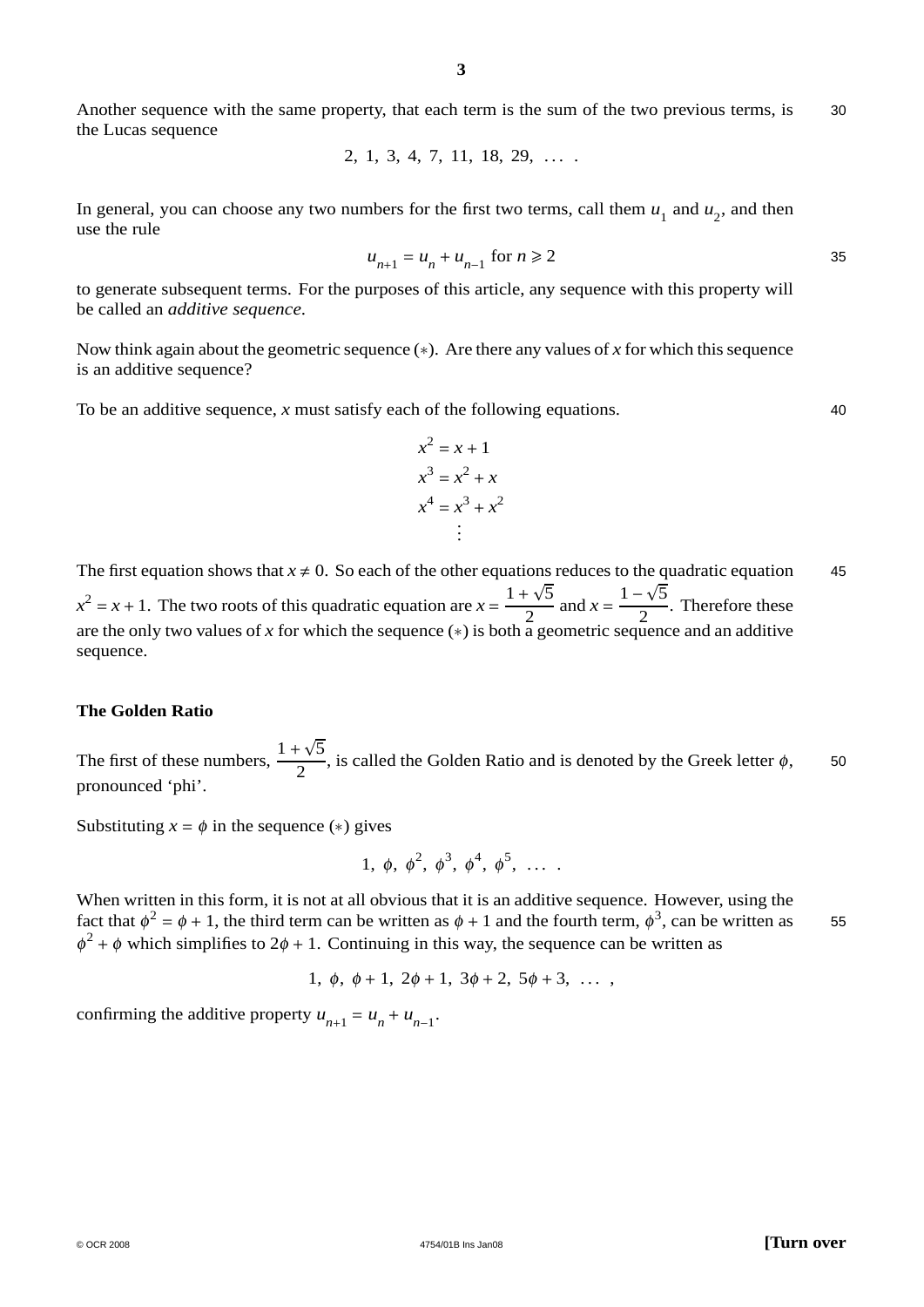### **The Golden Rectangle**

The rectangle ABCD in Fig. 1 has width  $\phi = \frac{1 + \sqrt{5}}{2}$  units and height 1 unit. 60



**4**



The ratio of the sides of this rectangle is  $\frac{1 + \sqrt{5}}{2}$  : 1.

Many artists and architects believe that, of all rectangles, ones with this ratio are particularly pleasing to the human eye. For this reason approximations to these rectangles have been used extensively in art and architecture.

Any rectangle with sides in the ratio  $\frac{1+\sqrt{5}}{2}$ : 1 is called a Golden Rectangle. 65

Golden Rectangles have many interesting properties, some of which will be described here.

First remove a unit square, ABEF, from a Golden Rectangle, as shown in Fig. 2.



Then using  $\phi^2 = \phi + 1$ , the ratio of the sides of rectangle ECDF may be found as follows.

$$
CD : DF = 1 : \phi - 1
$$
  
=  $\phi : \phi^2 - \phi$   
=  $\phi : 1$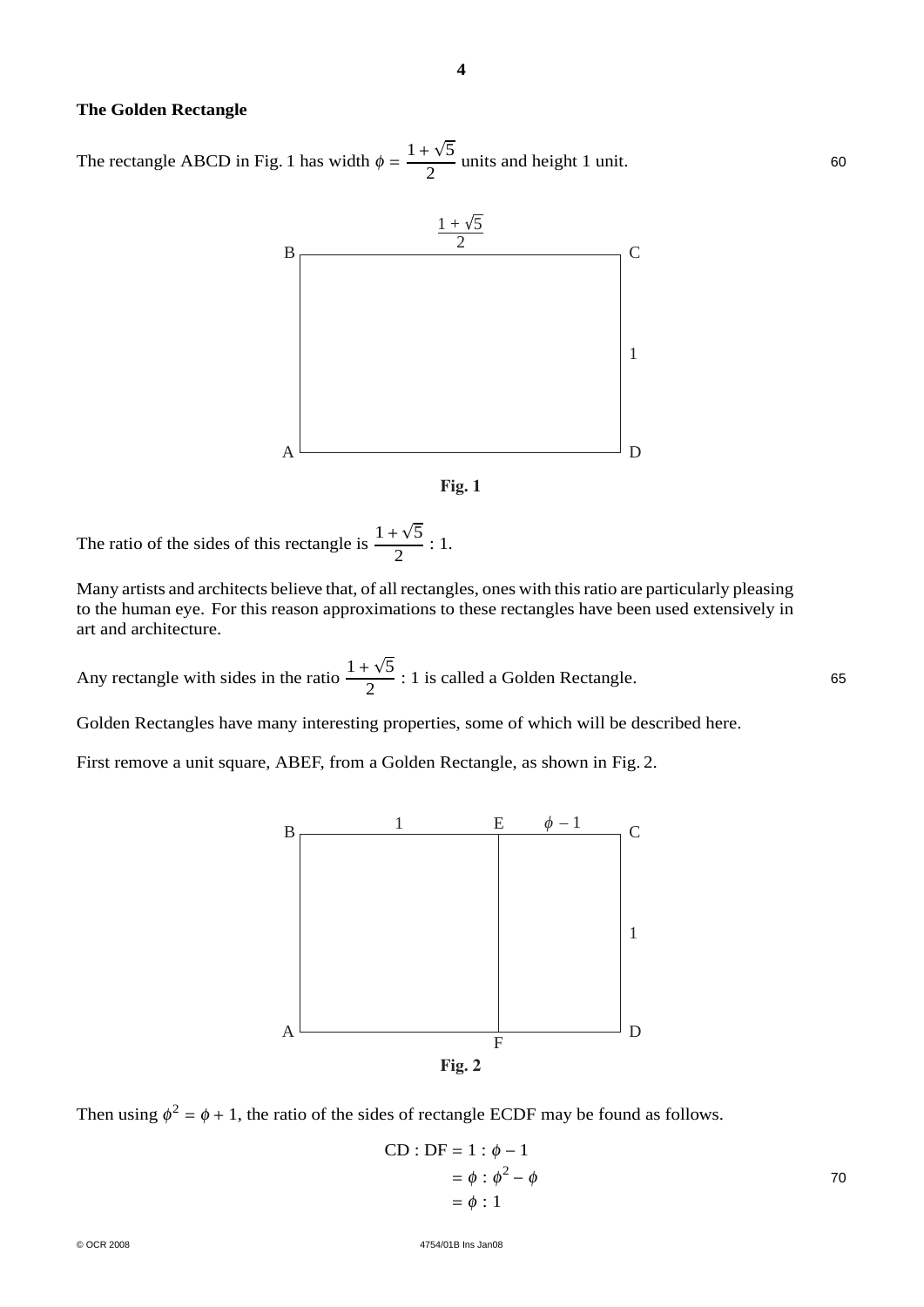Therefore the ratio is the same for rectangle ECDF as for rectangle ABCD. So rectangle ECDF is also a Golden Rectangle.

This shows a property of a Golden Rectangle: any Golden Rectangle can be divided into a square and a smaller Golden Rectangle. 75

So if you remove a square ECGH from the Golden Rectangle ECDF, as shown in Fig. 3, then the ratio of the sides of rectangle FHGD is the same as that for rectangle ABCD.

This implies that the point H must lie on the line BD.



**Fig. 3**

Continuing in this way, removing a square from the Golden Rectangle just constructed, you can form a sequence of Golden Rectangles as shown in Fig. 4. The lines BD and CF are also shown. 80



This process can be continued indefinitely, each rectangle generated being similar to the original rectangle ABCD. Each square has a corner on the line BD and another corner on the line CF.

Taking A as the origin, AD as the positive *x*-axis and AB as the positive *y*-axis, as in Fig. 4, it can be shown that the equation of the line BD is

$$
\phi y + x = \phi \tag{85}
$$

and the equation of the line CF is

$$
(\phi-1)y=x-1,
$$

where  $\phi = \frac{1 + \sqrt{5}}{2}$ .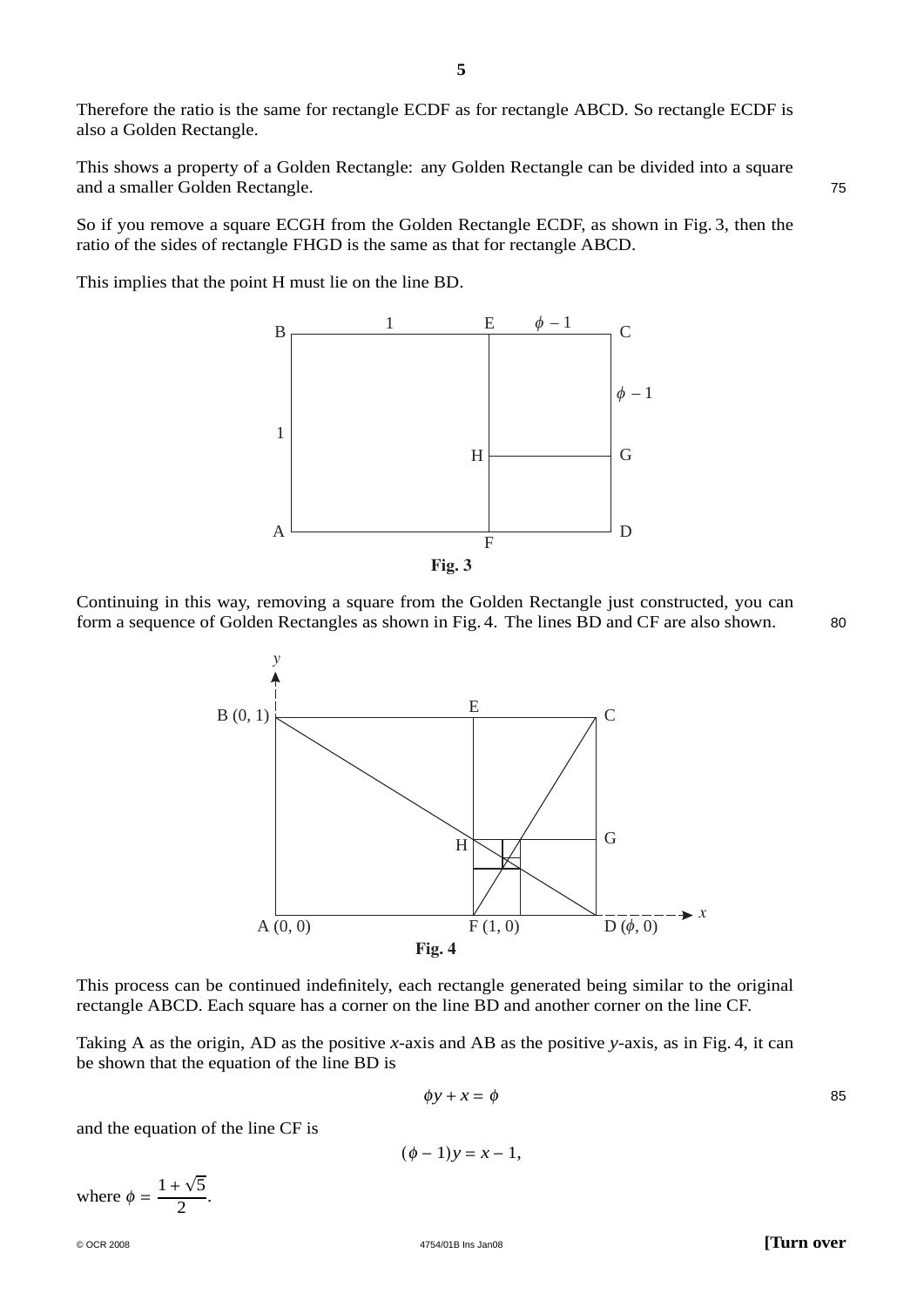It follows that lines BD and CF are perpendicular and Q, the point of intersection of these two lines, has coordinates  $\left(\frac{\phi+1}{2\phi}\right)$  $2\phi - 1$  $\frac{\phi-1}{\phi}$  $\frac{1}{2\phi-1}$ . 90

#### **Spirals**

In Fig. 5, circular arcs have been drawn in each square. Arc AE has centre F, arc EG has centre H, and so on.



In this spiral, the radius changes abruptly as it moves into each new square. For example, at the point E the radius changes from 1 unit in square ABEF to  $\frac{-1 + \sqrt{5}}{2}$  units in square ECGH. 95

It is, however, possible to construct a spiral through points A, E, G, J, K and so on (see Fig. 6) in a different way so that these 'jumps' are smoothed out.



As a point P moves along the resulting spiral from A towards Q, the distance QP decreases uniformly. During each full turn, the distance QP decreases by a constant factor of  $\phi^4 = \left(\frac{1+\sqrt{5}}{2}\right)$  $\frac{1}{2}$  $\frac{4}{2} = \frac{7 + 3\sqrt{5}}{2} \approx 6.9.$  100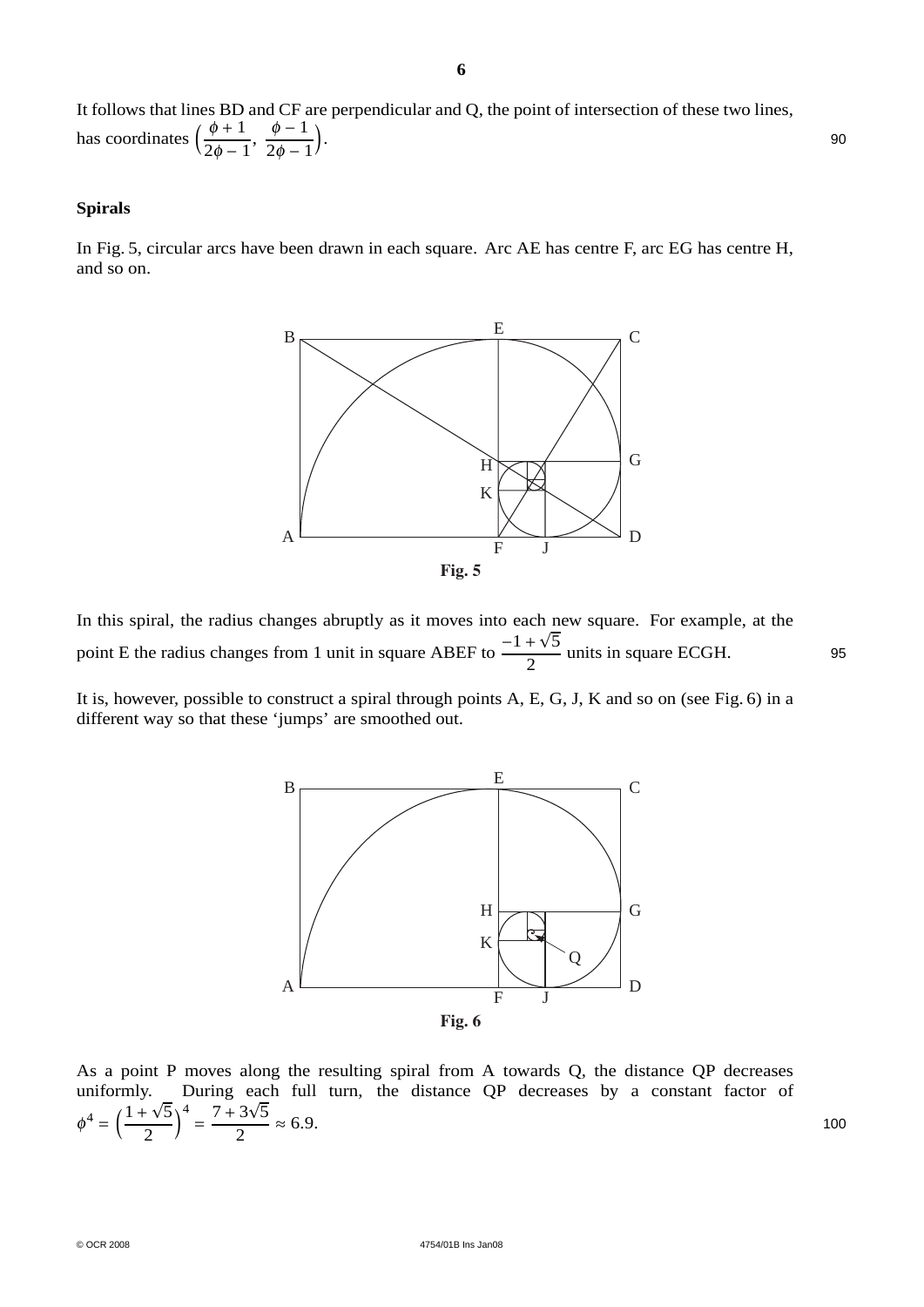For example, if you draw a straight line from Q, such as the one shown in Fig. 7, and measure the distances QP<sub>1</sub> and QP<sub>2</sub> you will find that QP<sub>1</sub>  $\approx 6.9 \times \text{QP}_2$ .



This spiral is called a logarithmic spiral. It has the property that, although any two segments of the spiral differ in size, they have the same shape. If you zoomed in near the centre of the spiral and then enlarged this view, the shape would fit exactly onto the original spiral. 105





**Fig. 8**

Fig. 8 is a photograph of the shell of a nautilus, a marine creature. The shape of the shell forms a logarithmic spiral. This is just one of many examples where the Golden Ratio may be found in the natural world.